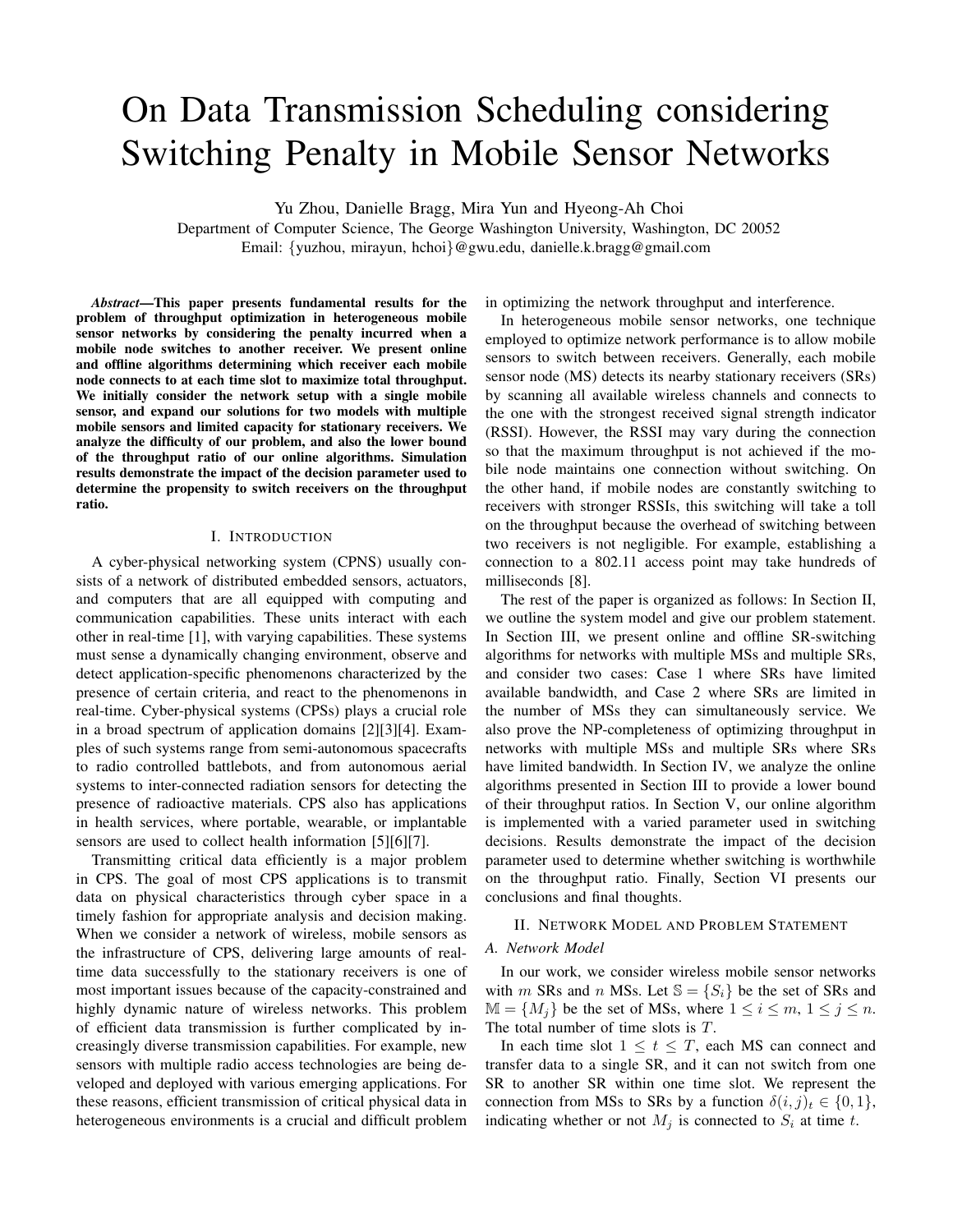We also define  $r(i, j)_t$  to be the selected data rate (Mbps) between  $S_i$  and  $M_j$  at time slot t. For example, in 802.11b,  $r(i, j)_t \in \{1, 2, 5.5, 11\}$ . We consider RSSI to be the only factor determining the available data rates, though additional factors may contribute in more complex scenarios.

One SR can simultaneously connect to multiple MSs  $\sum_{j} \delta(i, j)_{t} r(i, j)_{t}$ , for  $S_i$  serving all connected MSs. We use at time t. This yields an aggregated throughput  $B(i)_t =$  $C(i)_t$  to denote the maximum throughput capacity of  $S_i$  at t.

At the end of each time slot  $t$ , each MS has the chance to switch between SRs. If switching occurs, a penalty will be applied in the following time slot so that the throughout for that MS in the next time slot will be 0.

## *B. Problem Statement*

**Given**: a 3-dimensional data rate matrix  $r(i, j)_t$  on dimensions  $i, j$  and  $t$ .

**Goal**: find a solution on  $\delta(i, j)_t$  for all  $1 \leq i \leq m, 1 \leq j \leq n$ *n* and  $1 \le t \le T$ , such that  $\max \sum_{1 \le t \le T} \sum_{1 \le i \le m} B(i)_t$ .

# III. ALGORITHMS

In this section, we develop algorithms to help optimize throughput for networks with Multiple MSs and Multiple SRs (MMMS). We explore two possible models: a Bandwidth Constraint Model where each RS provides a limited amount of bandwidth, and a MS-Number Constraint Model where each RS can service a limited number of MSs simultaneously. To do this, we first explore algorithms for networks with a Single MS and Multiple SRs (SMMS).

## *A. Single MS Multiple SRs*

In the Single MS Multiple SRs problem (SMMS), the network contains a single MS  $M$ , yielding a 2-dimensional data rate matrix on i and t, such that  $r(i)_t$  denotes the data connection rate of M with  $S_i$  at time t, and  $\delta(i)_t$  denotes the connection status of  $M$  to  $S_i$  at  $t$ . We assume each SR  $S_i$  can always accommodate M, that is,  $C(i)_t \geq r(i)_t$ . Since each MS can only connect to one SR at each time slot, this problem is equivalent to maximizing the overall throughput of M, i.e.,  $\max \sum_{1 \leq t \leq T, 1 \leq i \leq m} \delta(i)_{t} r(i)_{t}.$ 

*1) Offline Algorithm:*

*Theorem 3.1:* The time complexity of the offline algorithm is  $O(mT)$ .

*Proof:* The offline version of this problem can be solved by Dynamic Programming.

Let  $TH(S_{i_0}, t_0)$  denote the maximum throughput of  $M$  in the optimal solution when  $M$  initially connects to  $S_{i_0}$  at  $t_0$ , so that we have  $TH(S_{i_0}, t_0)$  =  $\max\{\sum_{t_0 \le t \le T, 1 \le i \le m} \delta(i)_t r(i)_t | \delta(i_0)_{t_0} = 1\}.$ 

Let  $T\tilde{H}(t_0)$  denote the maximum throughput of M in the optimal solution starting from  $t_0$ . Then we have

$$
\begin{cases}\nTH(t_0) = \max\{TH(S_i, t_0)\}, \forall 1 \le i \le m \\
TH(S_i, t_0) = r(i)_{t_0} + \max\{TH(S_i, t_0 + 1), TH(t_0 + 2)\} \\
(1)\n\end{cases}
$$

*2) Online Algorithm:* The competitive ratio for any 0 lookahead online algorithm is unbounded because the switching penalty is one time slot. Suppose  $M_j$  connects to  $S_i$  at time slot  $t - 1$ . No matter what algorithm is applied by the MS, if a switch is proposed at time slot  $t - 1$ , no throughput will be gained at  $t$ . Alternatively, if the MS does not switch at time t and achieves throughput  $r(i, j)_t$ , we can always assume there is a much larger data rate available through another SR so that no competitive ratio can be achieved for  $M_i$ . However, 1-lookahead online algorithms can have bounded competitive ratios, as [9] proposed a 1-lookahead online algorithm with a competitive ratio of 4 that employs a Wait-Dominate strategy.

## *B. MMMS Case 1: Bandwidth Constraint Model*

In the Multiple MSs Multiple SRs problem (MMMS), more than one MS can connect to the same SR in the same time slot. In reality, multiple MSs connecting to the same SR can cause collisions, but for simplicity we neglect the effect of these collisions on the throughput. In Case 1, where the summation of the data rates of all MSs connected to a single SR cannot exceed the bandwidth capacity of that SR, our problem can be described as:

**Given**: a 3-dimension data rate matrix  $r(i, j)_t$  on dimensions  $i$ ,  $j$  and  $t$ .

**Goal**: find a solution on  $\delta(i, j)_t$  for all  $1 \leq i \leq m, 1 \leq$  $j \leq n$  and  $1 \leq t \leq T$ , such that  $\max_{1 \leq t \leq T} \sum_{1 \leq i \leq m} B(i)_t$ under the condition that  $B(i)_t \leq C(i)_t \,\forall \overline{i}$ .

*1) Offline Algorithm:*

*Theorem 3.2:* Case 1 of our problem is NP-Complete even if  $T = 1$ .

*Proof:* Transformation from the 3-Partition Problem.

Let  $Q = \{q_1, \dots, q_{3m}\}\$ be an instance of  $3m$  elements to the 3-Partition Problem where  $q_i$  is a positive integer. Note that for each  $1 \leq k \leq 3m$ ,  $\frac{C}{4} < q_i < \frac{C}{2}$  where  $C =$  $\sum_{k=1}^{3m} q_k$  $\frac{n=1.4\pi}{m}$ . We then construct an instance as an input to Case 1 as follows.

Let  $n = 3m$ , i.e.,  $M = \{M_1, M_2, \ldots, M_{3m}\}\text{. } r(i, j)$ denotes the data rate from  $M_i$  to  $S_i$ , and we let  $q_i = r(1, j)$  =  $r(2, j) = \cdots = r(m, j) \forall 1 \leq j \leq 3m$ . We do not consider time, since we are handling the case of a single time slot.

We now claim that there exists a 3-partition of  $Q$  if and only if Case 1 can be solved with total throughput  $mC$ .

Suppose there exists a 3-partition of  $Q$  such that each partition is of form  $\{3(i-1)+1, 3(i-1)+2, 3(i-1)+3\}, \forall 1 \leq$  $i \leq m$ . We then define the connection from MS to SR as follows:

$$
\begin{cases} \delta(i,j)_1 = 1, \text{if } j \in \{3(i-1)+1, 3(i-1)+2, 3(i-1)+3\}. \\ \delta(i,j)_1 = 0, \text{otherwise.} \end{cases}
$$
 (2)

We observe that the bandwidth requirement for each MS as well as the bandwidth constraint for each SR are satisfied and the total throughput  $mC$  is achieved.

On the other hand, assume that there is a feasible solution to Case 1 with total throughput  $mC$ . Suppose there is an SR, say  $S_{i_0}$ , that is simultaneously assigned more than three MSs.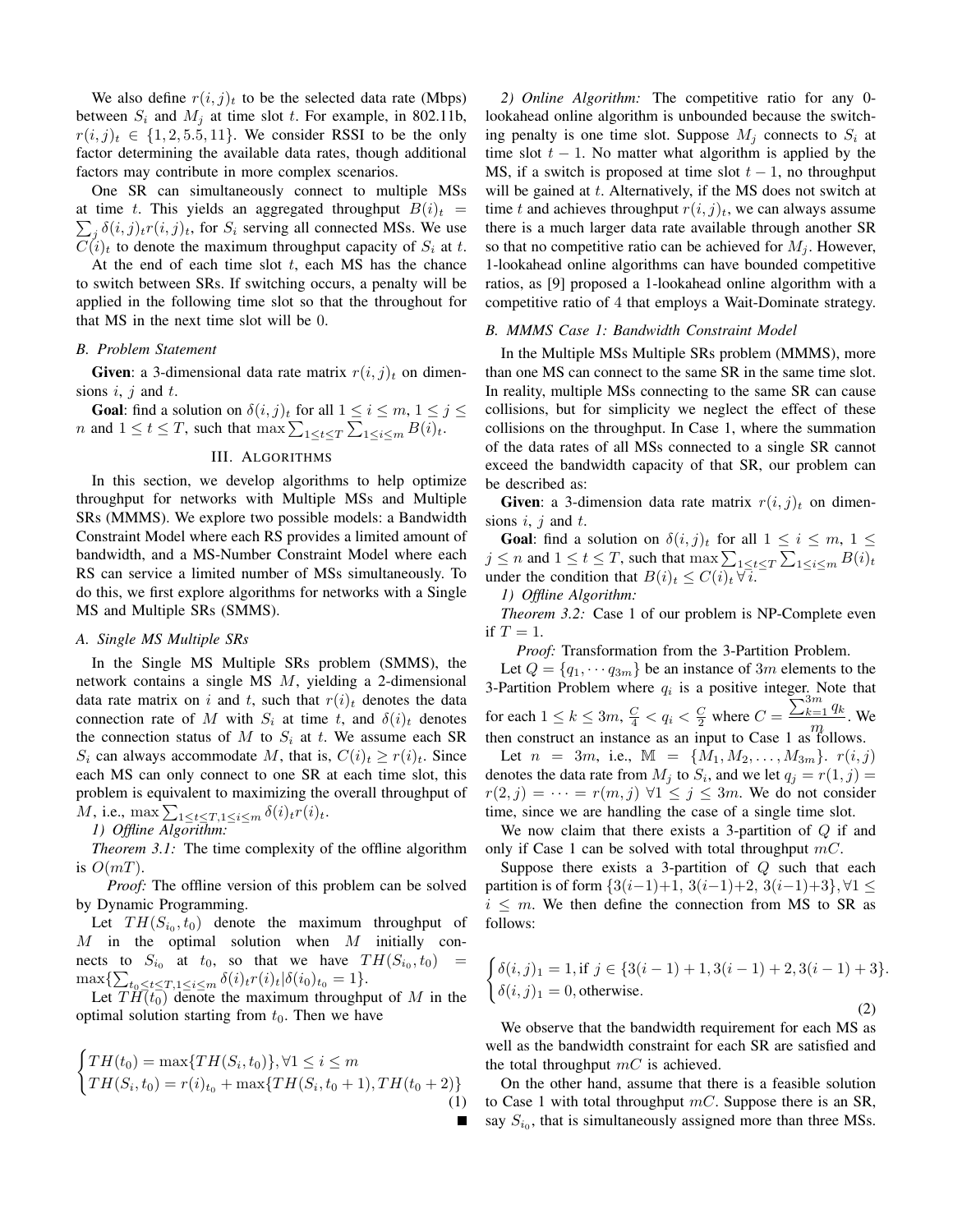We then note that the total bandwidth required by the MSs assigned to  $S_{i_0}$  is larger than C due to the condition that  $\frac{C}{4}$  <  $q_i$  <  $\frac{C}{2}$  for each  $1 \le i \le 3m$ . However, each SR can handle a maximum bandwidth of  $C$ , which means that at most three MSs are assigned to each SR. As there are  $3m$ MSs that need to be assigned among  $m$  SRs, this implies that each SR must be assigned exactly three MSs. A solution to the 3-Partition Problem can then be easily obtained, and this completes the proof.

## *2) Online Algorithm:*

*Theorem 3.3:* The Wait-Dominate algorithm has a competitive ratio of  $\frac{4}{\beta}$  for our problem when each SR has a limited total bandwidth available to connect to MSs.

*Proof:* 0−1 multiple Knapsack problem [8]: Suppose we are given *n* items, each having a profit  $p_j$  and a weight  $w_j$ , where  $1 \leq j \leq m$ , and m knapsacks. Assign the items to the knapsacks so that the total profit of the assigned items is maximal, the total weight assigned to each knapsack does not exceed its capacity, and each item is either assigned to one of the knapsacks or rejected. Formally:

maximize: 
$$
\sum_{i=1}^{m} \sum_{j=1}^{n} p_j x_{i,j}
$$
  
\nsubject to:  
\n1. 
$$
\sum_{j=1}^{n} w_j x_{i,j} \le k_i
$$
, for  $1 \le i \le m$ ;  
\n2. 
$$
\sum_{i=1}^{m} x_{i,j} \le 1
$$
, for  $1 \le j \le n$ ;  
\n3. 
$$
x_{i,j} = 0
$$
 or 1, for  $1 \le i \le m$ ,  $1 \le j \le n$ 

The SR switching problem with  $T = 1$  is equivalent to the 0−1 multiple Knapsack problem if we assume the SR capacity  $C_i$  in our problem is equal to  $k_i$  in the 0−1 multiple Knapsack problem, and the data rate of each MS is equal to weight  $w_i$ . Let  $x_j = w_j$  for each item.

By applying a  $\beta$ -approximation algorithm at each time slot, we can obtain an array  $X$  of the upper bound throughput in the whole network for our SMMS-Online Algorithm. We can then apply the Wait-Dominate online algorithm to the SMMS problem on X. Since the  $\beta$ -approximation algorithm yields a competitive ratio of  $\frac{1}{\beta}$ , <sup>1</sup> and the Wait-Dominate strategy yields a competitive ratio of 4 as proved in [9], we obtain the overall competitive ratio  $\frac{4}{\beta}$ .

Finally, we present our  $\alpha$ -Online Algorithm with Bandwidth Constraint ( $\alpha$ -OABC). For a MS  $M_j$  connected to SR  $S_i$ at time slot  $t - 1$ , if there exists an SR  $S_{i'}$  such that  $\alpha(r(i,j)_t + r(i,j)_{t+1}) \le r(i',j)_{t+1}$ , then  $M_j$  switches to  $S_{i'}$  at time slot t, and otherwise it maintains its connection with the current SR  $S_i$ .  $\alpha > 1$  is called the decision factor. If multiple SRs are satisfied by the condition, choose the one having the largest  $r(i', j)_{t+1}$ . For each SR  $S_i$  at time slot  $t$ , if the overall throughput from the connected MSs is larger

<sup>1</sup>In paper [10], the author provides a  $\frac{1}{2}$ -approximation algorithm for the 0 - 1 multiple Knapsack problem.

than the throughput capacity of  $S_i$ , one MS with the minimum data rate will be chosen from those connected to  $S_i$ , and its throughput will be reset to  $0$  at  $t$ . The process repeats until the the remaining overall throughput of  $S_i$  is no more than its throughput capacity  $C(i)_t$ .  $\alpha$ -OABC Algorithm is shown in Algorithm 1.

**Algorithm 1**  $\alpha$ -Online Algorithm with Bandwidth Constraint ( $\alpha$ -OABC)

**for**  $i = 1$  to n **do** find *i* with the maximum  $r(i, j)_1 + r(i, j)_2$ ;  $\delta(i, j)_1 \leftarrow 1;$ **end for for**  $i = 1$  to  $m$  **do while**  $B(i)_1 > C(i)_1$  **do** find the minimum  $r(i, j)_1$  such that  $r(i, j)_1 > 0$  and  $\delta(i, j)_1 = 1;$  $B(i) \leftarrow B(i) - r(i, j)_1;$  $r(i, j)_1 \leftarrow 0;$ **end while end for for**  $t = 2$  to  $T$  **do for**  $j = 1$  to  $n$  **do** find *i* such that  $\delta(i, j)_{t-1} = 1$ ; find i' with the maximum  $r(i, j')_{t+1}$  such that  $\alpha(r(i, j))_t +$  $r(i, j)_{t+1}) < r(i', j)_{t+1};$  $\delta(i, j)_t \leftarrow 0; \delta(i', j)_t \leftarrow 1;$ <br>  $r(i', j)_t \leftarrow 0;$ **end for for**  $i = 1$  to  $m$  **do while**  $B(i)_t > C(i)_t$  **do** find *i* with the minimum  $r(i, j)_t$  such that  $r(i, j)_t > 0$ and  $\delta(i, j)_t = 1$ ;  $B(i) \leftarrow B(i) - r(i, j)_t;$  $r(i, j)_t \leftarrow 0;$ **end while end for end for**

#### *C. MMMS Case 2: MS-Number Constraint Model*

In Case 2, we consider networks where each SR can connect to a limited number of MSs at any time  $t$ , and this limit is expressed as  $N(i)_t$ , for all  $1 \leq i \leq m$ . We neglect the effect of collisions on the throughput when  $K(i)_t$ , the total number of connections to  $S_i$  at time t, is no more than  $N(i)_t$ , so that our problem can be described as:

**Given**: a 3-dimensional data rate matrix  $r(i, j)_t$  on dimensions  $i, j$  and  $t$ .

**Goal**: find a solution on  $\delta(i, j)_t$  for all  $1 \leq i \leq m, 1 \leq$  $j \leq n$  and  $1 \leq t \leq T$ , such that  $\max \sum_{1 \leq t \leq T} \sum_{1 \leq i \leq m} B(i)_t$ under the condition that  $K(i)_t \leq N(i)_t$ . We assume  $n \leq$  $\sum N(i)_t$  for all t.

*1) Offline Algorithm:*

*Theorem 3.4:* The Case 2 of our problem is a P problem if  $T = 1$ .

*Proof:* This problem is identical to the Maximum Weighted Matching Problem. In graph  $G$ , we create  $n$  vertices  $M_j$  representing *n* MSs, where  $1 \leq j \leq n$ . We create  $N(i)_t$ vertices  $S_i^k$  for each  $S_i$ , where  $1 \le i \le m$  and  $1 \le k \le N(i)_t$ . Between each vertex pair  $S_i^k$  and  $M_j$ , we create an edge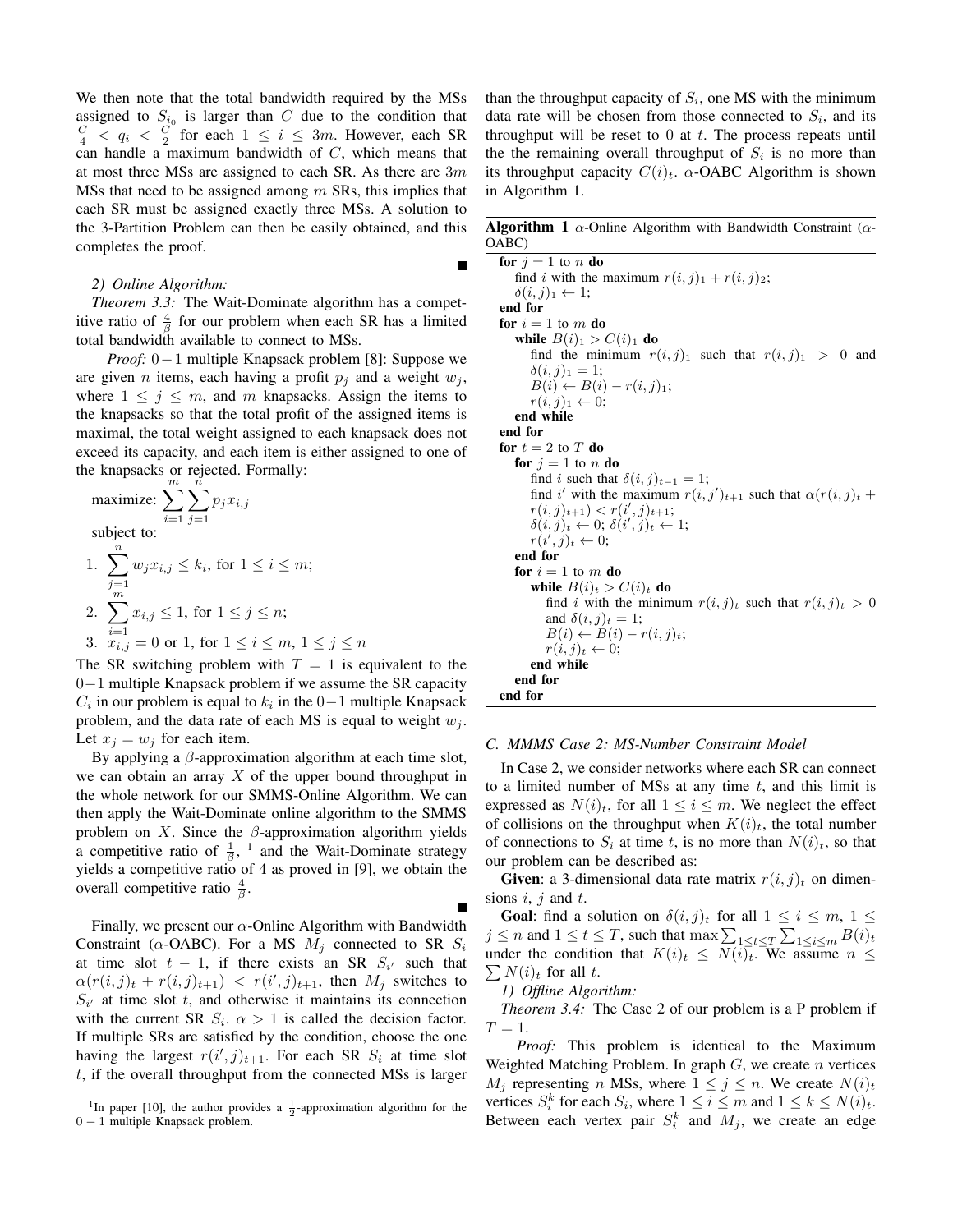weighed by  $r(i, j)_t$ . The problem of finding the maximum summation of throughput for all SRs is equivalent to finding a maximum weighted matching in the bipartite graph  $G$ . Finding the maximum weighted matching in a bipartite graph can be done in  $O((n + \sum N(i))^{2.5})$  time. The details can be found in [11], [12].

Figure 1 gives an example of our problem with 2 SRs and  $4$  MSs, which can be transformed into a bipartite graph  $G$ , as in Figure 2. The maximum weighted matching is displayed in blue, and the maximum weight is 41.

|           |                | M <sub>1</sub> | M <sub>2</sub> | Мз | M <sub>4</sub> |
|-----------|----------------|----------------|----------------|----|----------------|
| $N_1 = 2$ | S <sub>1</sub> | 12             | 18             | 8  |                |
| $N_2 = 2$ | S <sub>2</sub> | 6              | 16             | 4  | 5              |

Fig. 1. An Example with 2 SRs and 4 MSs



Fig. 2. Maximum Weighted Matching

#### *2) Online Algorithm:*

*Theorem 3.5:* The Wait-Dominate algorithm has a competitive ratio of 4 for our problem when each SR has a maximum number of MSs it can service.

*Proof:* Applying the offline algorithm above, we can obtain an array  $W$  of the upper bound throughput in the network at each time slot. By using the Wait-Dominate online algorithm for SMMA on  $X$ , we conclude that the competitive ratio of our solution is 4 for Case 2, when the number of MSs an SR can service simultaneously is constrained.

Our  $\alpha$ -Online Algorithm with MS-Number Constraint ( $\alpha$ -OAMNC) is exactly the same as the Case 1 algorithm presented in the previous section except that the number of connected MSs is used as a constraint instead of bandwidth.

#### IV. THEORETICAL ANALYSIS ON GENERAL  $\alpha$ -ALGORITHM

*Definition 4.1:*  $\alpha$ -**Algorithm**: A MS  $M_i$  performs a switch from  $S_i$  to  $S_{i'}$  if and only if  $\alpha(r(i, j)_t + r(i, j)_{t+1})$  <  $r(i', j)_{t+1}$ , where  $\alpha$  is the decision factor and  $\alpha > 1$ . If more than one SR is satisfied,  $M_j$  switches to the one which has the maximum  $r(i', j)_{t+1}$ .

**Algorithm 2**  $\alpha$ -Online Algorithm with MS-Number Constraint ( $\alpha$ -OAMNC)

**for**  $j = 1$  to  $n$  **do** find *i* with the maximum  $r(i, j)_1 + r(i, j)_2$ ;  $\delta(i, j)_1 \leftarrow 1;$ **end for for**  $i = 1$  to  $m$  **do while**  $K(i)_1 > N(i)_1$  **do** find the minimum  $r(i, j)_1$  such that  $r(i, j)_1 > 0$  and  $\delta(i, j)_1 = 1;$  $K(i) \leftarrow K(i) - 1;$  $r(i, j)_1 \leftarrow 0;$ **end while end for for**  $t = 2$  to  $T$  **do for**  $j = 1$  to  $n$  **do** find *i* such that  $\delta(i, j)_{t-1} = 1$ ; find i' with the maximum  $r(i, j')_{t+1}$  such that  $\alpha(r(i, j)_{t} +$  $r(i, j)_{t+1}) < r(i', j)_{t+1};$  $\delta(i, j)_t \leftarrow 0; \delta(i', j)_t \leftarrow 1;$ <br>  $r(i', j)_t \leftarrow 0;$ **end for for**  $i = 1$  to  $m$  **do while**  $K(i)_t > N(i)_t$  **do** find *i* with the minimum  $r(i, j)_t$  such that  $r(i, j)_t > 0$ and  $\delta(i, j)_t = 1$ ;  $K(i) \leftarrow K(i) - 1;$  $r(i, j)_t \leftarrow 0;$ **end while end for end for**

Adversarial strategies can be categorized into two major types. In Type 1, the adversary always generates a rate  $r$  for the SRs that MS  $M$  is not connected to below the switching threshold, so that M persistently stays connected to  $S_1$  without performing any switching during the duration of the pattern.

*Theorem 4.1:* The lower bound of the throughput ratio  $\psi$ of Type 1 is  $\frac{1}{2\alpha}$ .

|                                                                                                                             |  | $\ddotsc$ | $k-1$ | $\vert$ k | $\mathsf{I}$ k+1 |
|-----------------------------------------------------------------------------------------------------------------------------|--|-----------|-------|-----------|------------------|
| S <sub>1</sub> : $r(1)_1$ $r(1)_2$ $r(1)_3$ $r(1)_4$ $\ldots$ $r(1)_{k-1}$ $r(1)_k$ $r(1)_{k+1}$                            |  |           |       |           |                  |
| S2: $\left[ r(2)_1 \right] r(2)_2 \left[ r(2)_3 \right] r(2)_4 \left[  \right] r(2)_{k-1} \left[ r(2)_k \right] r(2)_{k+1}$ |  |           |       |           |                  |

Fig. 3. Type 1

*Proof:* Suppose the arbitrary r values in Figure 3 are given, where there are two SRs  $S_1$  and  $S_2$ . The arrow indicates the SR choice by the MS. The shadow means the throughput at time slot  $t$  is larger than 0. From the definition of Type 1, we have the following inequalities.

$$
\begin{cases}\n\alpha(r(1)_1 + r(1)_2) \ge r(2)_2, \\
\alpha(r(1)_2 + r(1)_3) \ge r(2)_3, \\
\alpha(r(1)_3 + r(1)_4) \ge r(2)_4, \\
\dots, \\
\alpha(r(1)_{k-1} + r(1)_k) \ge r(2)_k, \\
\alpha(r(1)_k + r(1)_{k+1}) \ge r(2)_{k+1},\n\end{cases}
$$
\n(3)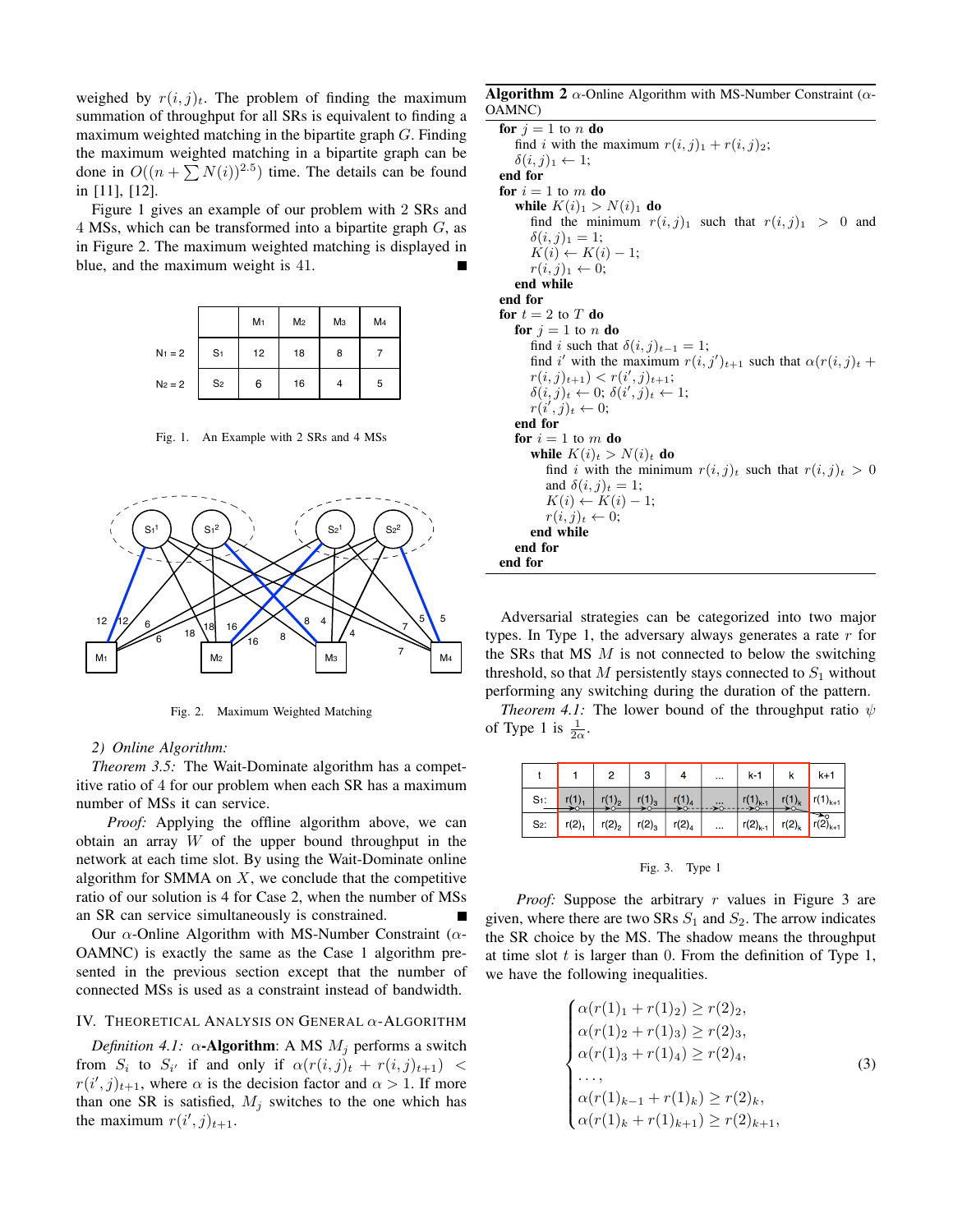which is

$$
\alpha(\sum_{i=1}^{k} r(1)_i + \sum_{i=2}^{k-1} r(1)_i) \ge \sum_{i=2}^{k} r(2)_i \tag{4}
$$

And we also know

$$
Th(ON) = \sum_{i=1}^{k} r(1)_i
$$
\n<sup>(5)</sup>

and

$$
Th(OPT) = \sum_{i=2}^{k} r(2)_i
$$
\n<sup>(6)</sup>

From Inequality (4), Equation (5) and (6), we complete the proof that

$$
\psi = \frac{Th(ON)}{Th(OPT)} \ge \frac{1}{2\alpha} \tag{7}
$$

The proof can be easily extended from two SRs to more than two SRs. All SRs except  $S_1$  have the same x values as  $S_2$  such that M still constantly connects to  $S_1$  without switching.  $\blacksquare$ 

In Type 2, the second type of adversarial strategy, the adversary continuously generates a rate  $r$  above the switching threshold. Consequently,  $M$  switches back and forth between  $S_1$  and  $S_2$  in order to obtain a larger throughput in the next time slot, but instead constantly incurs the switching penalty and obtains throughput 0, until the last time slot  $k$ . M does not connect to the same SR in any two adjacent time slots except during the last two.

*Theorem 4.2:* The lower bound of the throughput ratio  $\psi$ of Type 2 is  $\frac{\alpha-1}{\alpha}$ .

|                  |            |            |            |            | $\cdots$ | $k-1$                                                                                                                                                                        | $k+1$                 |
|------------------|------------|------------|------------|------------|----------|------------------------------------------------------------------------------------------------------------------------------------------------------------------------------|-----------------------|
|                  |            |            |            |            |          | S <sub>1</sub> : $\mathbf{r}(1)$ <sub>1</sub> $\mathbf{r}(1)$ <sub>2</sub> $\mathbf{r}(1)$ <sub>3</sub> $\mathbf{r}(1)$ <sub>4</sub> $\ldots$ $\mathbf{r}(1)$ <sub>k-1</sub> | $r(1)_k$ $r(1)_{k+1}$ |
| S <sub>2</sub> : | $r(2)_{1}$ | $r(2)_{2}$ | $r(2)_{3}$ | $r(2)_{4}$ | $\sim$   | $\left  r(2)_{k-1} \right  r(2)_{k}$ $\left  r(2)_{k+1} \right $                                                                                                             |                       |

| ľ | vne |  |
|---|-----|--|
|   |     |  |

*Proof:* Figure 4 shows the SR choices of Type 2 where we suppose  $k$  is odd without loss of generality.

$$
\begin{cases}\n\alpha(r(1)_1 + r(1)_2) < r(2)_2, \\
\alpha(r(2)_2 + r(2)_3) < r(1)_3, \\
\alpha(r(1)_3 + r(1)_4) < r(2)_4, \\
\dots, \\
\alpha(r(2)_{k-1} + r(2)_k) < r(1)_k, \\
\alpha(r(1)_k + r(1)_{k+1}) \ge r(2)_{k+1},\n\end{cases} \tag{8}
$$

which is

$$
\alpha(\sum_{i=1}^{k-1} r(1)_i + \sum_{i=2}^k r(2)_i) <
$$
  

$$
\sum_{i=1}^{\frac{k-3}{2}} r(1)_{2i+1} + \sum_{i=1}^{\frac{k-1}{2}} r(2)_{2i} + r(1)_k
$$
  

$$
(\alpha - 1)(\sum_{i=1}^{k-1} r(1)_i + \sum_{i=2}^k r(2)_i) < r(1)_k
$$
  

$$
(\alpha - 1)(\sum_{i=1}^k r(1)_i + \sum_{i=2}^k r(2)_i) < \alpha r(1)_k
$$
 (9)

And we also know

$$
Th(ON) = r(1)_k \tag{10}
$$

and

$$
Th(OPT) < \sum_{i=1}^{k} r(1)_i + \sum_{i=2}^{k} r(2)_i \tag{11}
$$

From Inequality (9), Equation (10) and (11), we complete the proof that

$$
\psi = \frac{Th(ON)}{Th(OPT)} > \frac{\alpha - 1}{\alpha} \tag{12}
$$

 $\blacksquare$ 

If there are more than two SRs in the network, the same results can be derived.

#### V. SIMULATION RESULTS

In our simulations, we create an area of size  $100 \times 100$ . 20 SRs and 100 MSs are randomly deployed in this area. Each mobile station moves in a straight line with constant speed  $v$ between random points on the boarder of the area. The overall simulation time is 1000 time slots. We run 100 trials of each simulation setting and take the average of these trials.

Since our switching protocols are designed for networks limited to single-hop communication capabilities, we model our simulations on the settings of IEEE 802.11 wireless networks. Accordingly, we consider data rates 5.6, 10.5, 18.6, 25.2, 30.5 and 32.5 (Mbps), which have ranges 141, 113, 76, 61, 45 and 41 (meters) respectively. From these data rates, we know that the simulation results will not be effected if  $\alpha > \frac{32.5}{5.6+5.6} = 2.902$  because for larger values of alpha, no switching can occur. We run simulations for both Case 1, where SRs are bandwidth-constrained, and Case 2, where SRs can service a limited number of MSs simultaneously.

From the results in Fig 5 and 6, we notice that when the decision factor  $\alpha$  is small, each MS is more sensitive to data rate changes and SR switching is more prone to happen. This sensitivity produces a high throughput  $\psi^2$  for MSs that move slowly, since the variability in their available data rates is

 $2\psi$  is defined as the throughput of online algorithm over the summation of the throughput of each MS using Dynamic programming in SMMS-Online Algorithm.